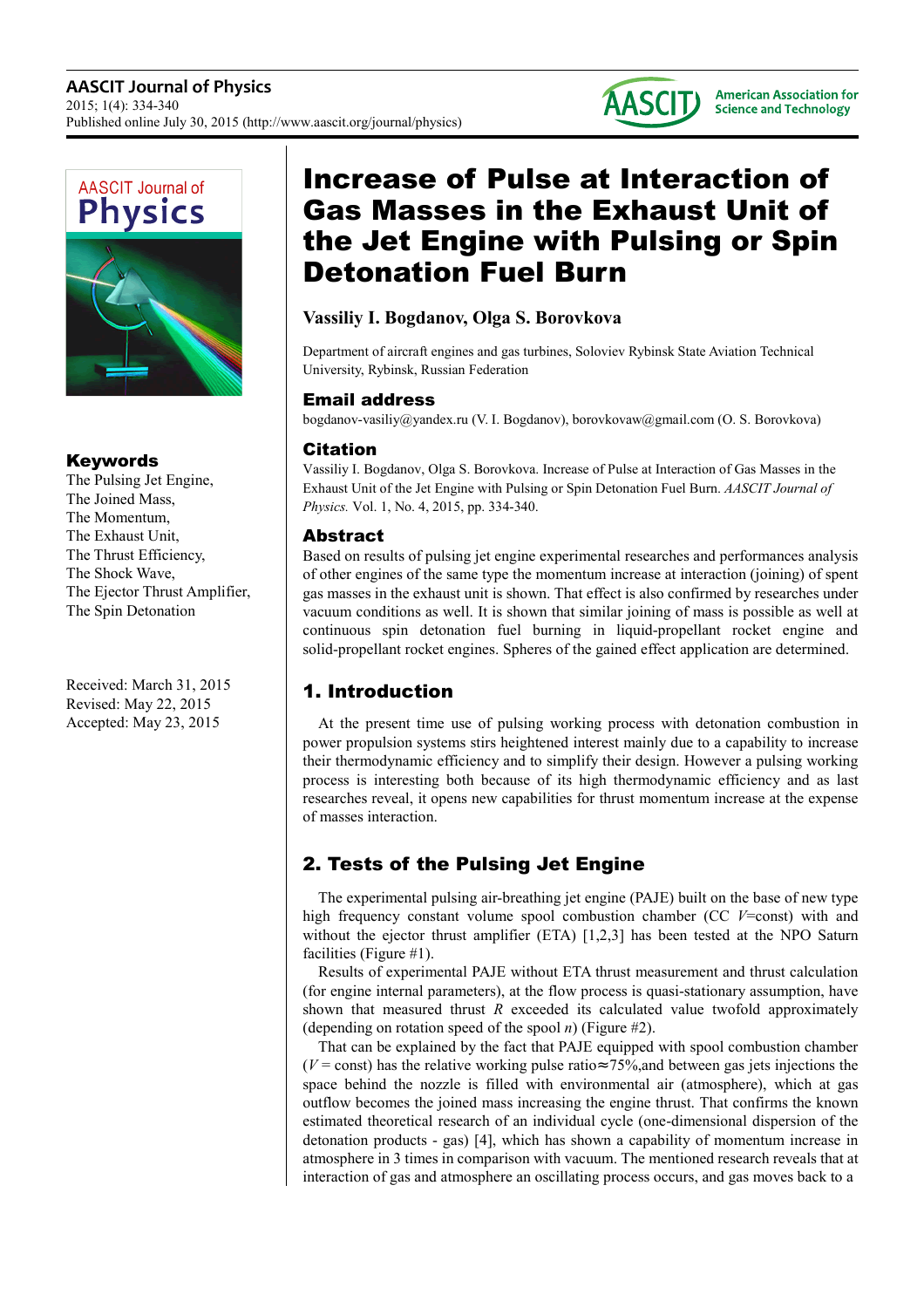source in the certain moments of. That gas can become the joined mass for the next cycle. When relative working pulse ratio is close to zero, the use of part of the spent gas jet cyclic mass (its "tail", that is slower than its front) as the joined mass (Figure #3) is possible. Based on the received results of PAJE without ETA installed researches the engine [5] providing high level of front thrust has been developed.



*Figure #1. – Pulsing air-breathing jet engine equipped with spool combustion chamber and ejector thrust amplifier: 1 - pulsing air-breathing jet engine; 2 – ejector channel; 3 – force-measurement sensor; 4 – total pressure and gas temperature rakes.* 



*Figure #2. – Relation of pulsing air-breathing jet engine thrust tospool rotation speed: 1 – experimental data; 2 – calculated data.* 



*Figure #3. – Typical distribution of velocity (U) vs. length (L) of gas cycle masses.*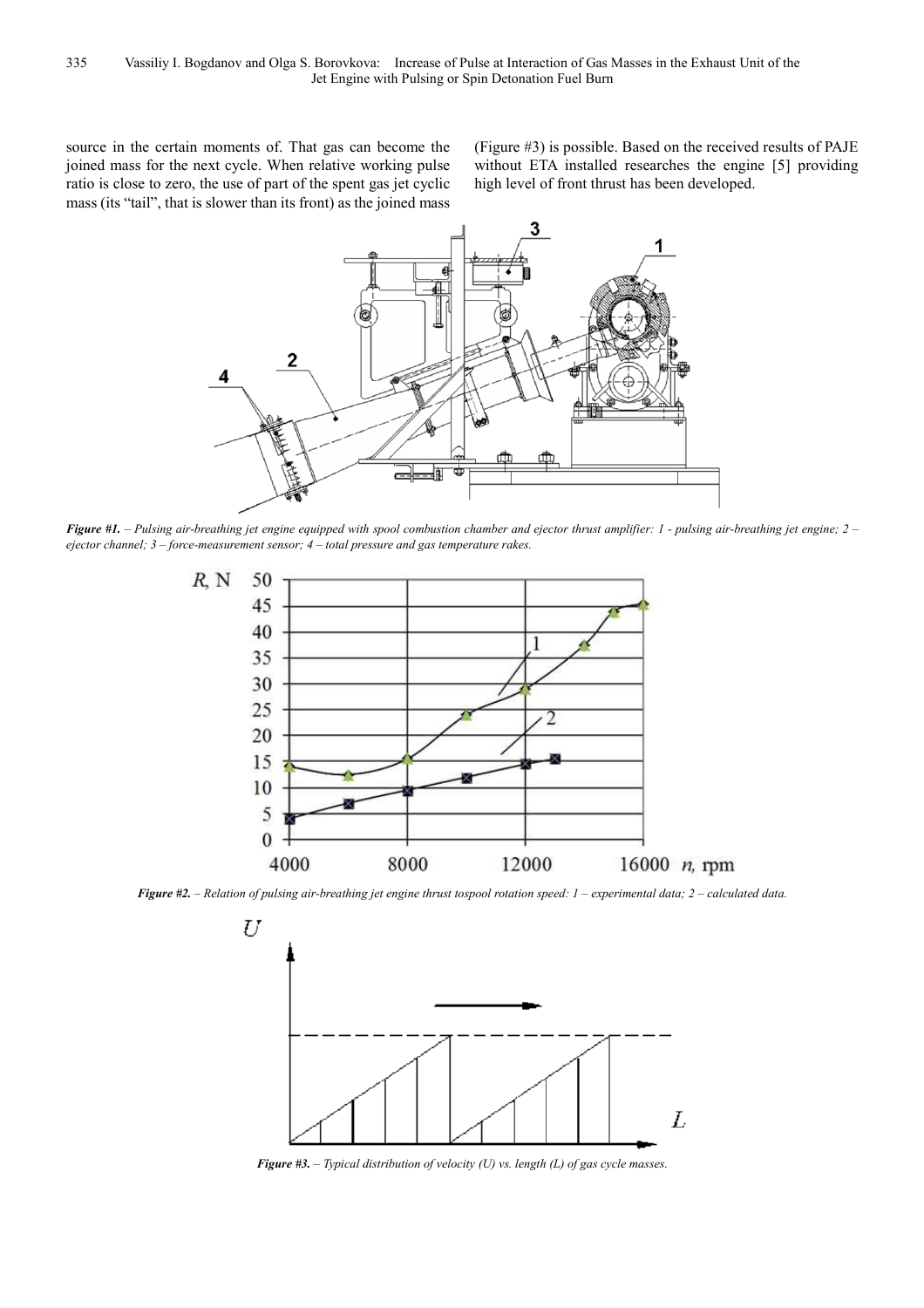The test results of PAJE equipped with ETA are presented on the Figures #4, 5, 6 as measured forces at ETA relations, dynamic pressure and pressure pulsations at the ejector duct outlet vs. spool rotation speed.



*Figure #4. – Dependence of the measured forces at ejector duct on the spool rotation speed.* 

Change of parameters within frequency range from 12000 to 13000 rpm of the spool rotation (*n*) is of particular interest. When *n* changed by 8.3%, the force at ETA  $(R_{e_i,exp})$  got an increase of 41%. At the same time the velocity field at the ETA outlet changed dramatically: the flow rate in the duct near-wall zone decreased. In order to explain that phenomena the estimation of the thrust change at ETA (*R*ej.calc) for the parameters of the flow at its outlet has been performed and the analysis of the experimental and calculated results has been accomplished [3].

According to calculated estimation the force at the ejector duct is significantly less than measured one, at increase of *n* from 12000 rpm to 13000 rpm it should get only 0.5% increased. However the measured force at that had a growth of 41% that's showed in the Table #1. We would link the contradiction between computational and experimental forces values, especially at transition from  $n = 12000$  rpm to  $n =$ 13000 rpm, to a fast velocity field change within that range of the spool rotation frequencies.

*Table 1. Computational and experimental values of the thrust at the ejector duct for the spool rotation of 12000 rpm and 13000 rpm.* 

| <b>ETA Thrust, N</b> | $n$ , rpm |        |
|----------------------|-----------|--------|
|                      | 12 000    | 13 000 |
| $R_{\rm ei, calc}$   | 10.18     | 10.23  |
| $R_{ej,exp}$         | 12.14     | 17.15  |

Sharp reduction of the flow velocity in the near-wall zone of the ejector duct could be explained by its stream detachment in the diffuser section of the duct. It is known that the boundary layer detachment is always connected with formation of vortexes as a result of interaction of the forward and backward flows that can be in the oscillating process [6]. And in that process the joining of mass might occur increasing thrust [1], i.e. the same mass of an air can create thrust at first as being active, and then as being joined. Thus there is a transformation of kinetic energy (a dynamic pressure) to a momentum. And that contains the explanation of contradiction between

measured thrust and result of its computational estimation for the dynamic pressure. It may be assumed that for  $n = 12000$ rpm the moderate joining of the gas mass takes place without stream detachment, and there is more intensive mass joining for  $n = 13000$  rpm, with its detachment probably in resonant oscillating process and with numerous joining of the same mass already (we name it as joining of spent or own mass of gas).

To corroborate that, and also to exclude possible joining of external mass, at the ejector duct outlet (at the distance of 10 … 20 mm) the cylindrical screen has been mounted. Tests shown [3] that the force course dynamics at the ejector duct didn't changed, values of forces with and without screen use differed for the same frequencies of pulsations a little. It is significant that the dynamics of amplitude course of pulsations ∆*P* (Figure #6) measured by the LH-610 sensor at the ejector duct outlet for  $n > 12000$  rpm is the same as the force measured at the ejector duct has.



*Figure #5. – The measured dynamic pressure radial distributionat the ejector channel outlet.* 



*Figure #6. – Pressure pulsating at the ejector channel outlet.*

If there is an interaction of masses in pulsing gas jet than the shock losses will appear as well. Thus the higher gas elasticity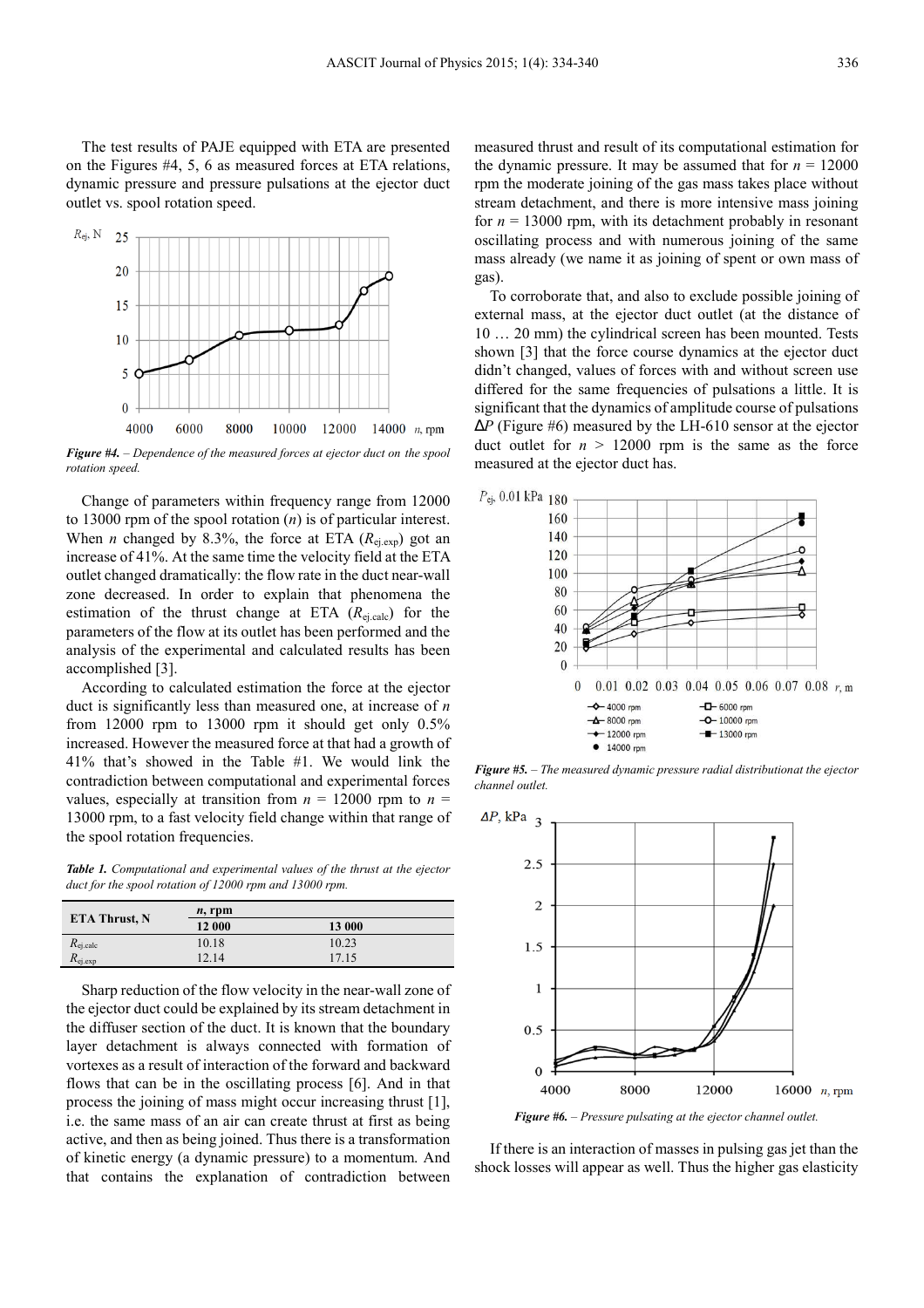the less kinetic energy at shock is transformed to internal one and more to a momentum.

Such interaction of gas spent masses may be in conventional pulsing air-breathing jet engine. The analysis of gas-dynamic and thrust performance, as well as geometrical parameters of the known PAJE [7] has been carried out. Here

it is significant a strong influence of the engine length *L* to its diameter *d* ratio to the specific fuel consumption. As such ratio increases, and accordingly a volume of the engine exhaust unit grows, the joined mass of gas expands that leads to momentum increase and specific fuel consumption  $C_{\text{soc}}$ decrease (Figure #7).



*Figure #7. –The dependence of specific fuel consumption on the ratio of engine length to its diameter: 1 – AS014, 2 - AU-8-75S (U.S.A.), 3 - SNCAN (France),4 - Sounders-RO (G.B.),5 - AS.1 (Germany), 6 - Escopette (France).* 



*Figure #8. –SNECMA 3340 Escopette pulsing air-breathing jet engine.* 

At that the maximum burning pressure has marginal changes. Figure #8shows the scheme of the SNECMA 3340 Escopette pulsing air-breathing jet engine featuring the increased *L*/*d* and having specific fuel consumption close to level that corresponds to the small-sized turbojet engine.

Results of the analysis correspond to findings of obtained at NPO Saturn JSC computational and experimental researches of pulsing working process in jet engines.

### 3. Increase of the Specific Momentum

### 3.1. Increase of the Specific Momentum Through the Spent Gas Masses Interaction

In order to check the momentum increase effect at the expense of spent gas masses interaction in conditions of space the experimental installation has been created (Figure #9) with

binding to VC-25 vacuum chamber build by VPK NPO Mashinostroyeniya JSC and providing the pressure of 0.001 MPa (technical vacuum) [8].

An absence of environment should finally determine a capability of the jet engine specific impulse increase at the expense of spent gas masses interaction. For thrust measurement, considering prior working experience with pulsing plants, the reliable method with ballistic pendulum use has been applied. Thrust has been determined by value of the plant deviation by means of the angular displacing sensor. The plant represents the pulsing jet engine with electric motor driven spool and the exhaust unit target with adjustable length of. The air from the vessels has been supplied into the engine inlet; the replaceable spools have been used. First spool had three working sumps; the second featured four of them. Parameters of working pulsing (the frequency, the pulse ratio) were determined by the type of spool and its rotation speed.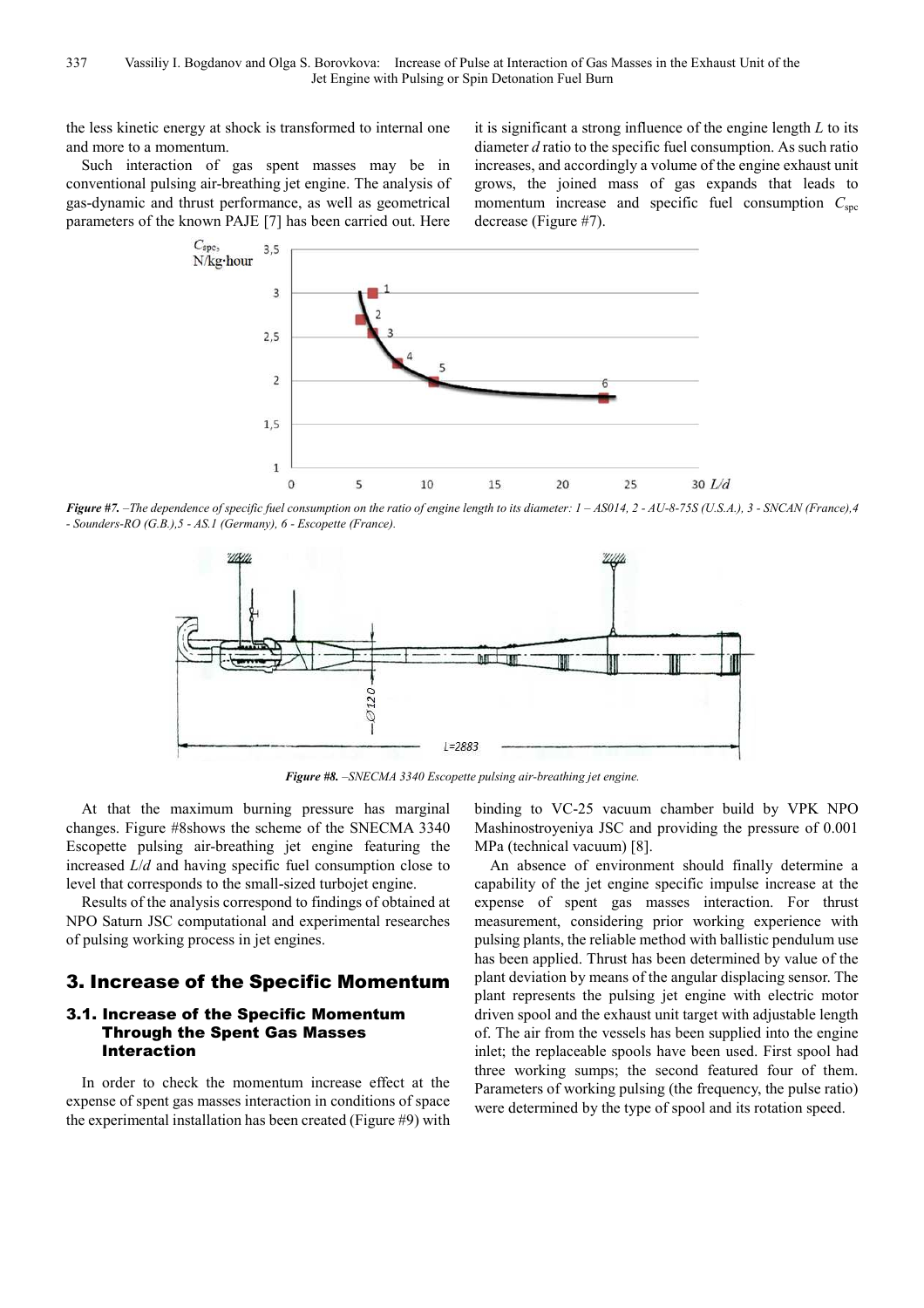

*Figure #9. – The scheme of the experimental pulsing jet engine:1 – casing; 2 – spool with four sumps; 3 – exhaust unit with variable length;4 – electric drive motor; 5 – rotation speed sensor; 6 – spool with three sumps;7 – configuration of exhaust unit with increased volume.* 

### 3.2. The Analysis of the Obtained Experimental Dependences

The Figure #10 presents one of the results of test in vacuum conditions as dependence of thrust  $R$ , air consumption  $G_a$ , and



*Figure #10. – Dependence of the engine thrust on rotation speed of the spool; note: pressure in the vacuum chamber is 0.0075 MPa; pressure in the receiver is 0.015 MPa; the spool has three sumps; length of the exhaust unit is 400 mm.* 

The peak values  $R_{\rm{spc}}$  obtained for each configuration of the engine (spool type, length of the exhaust unit) depending on a pressure reduction degree in the exhaust unit are reflected on Figure #11. That drawing shows also the computational relations of ideal specific thrust for the complete expansion at the pulsing (nonsteady) flow. For the nonsteady flow *π<sup>с</sup>* is equal to its initial value.

Calculation of ideal thrust for the pulsing flow has been executed by method of a numerical integration of quasi-stationary adiabatic expansion process.

According to results of tests in vacuum, the effect of the specific thrust increase at the expense of spent gas mass joining (at interaction of cyclic masses) has been confirmed by the following.

specific thrust  $R_{\text{soc}}$  on rotation speed of the spool *n*, engine configuration and pressures before the spool and in the vacuum chamber.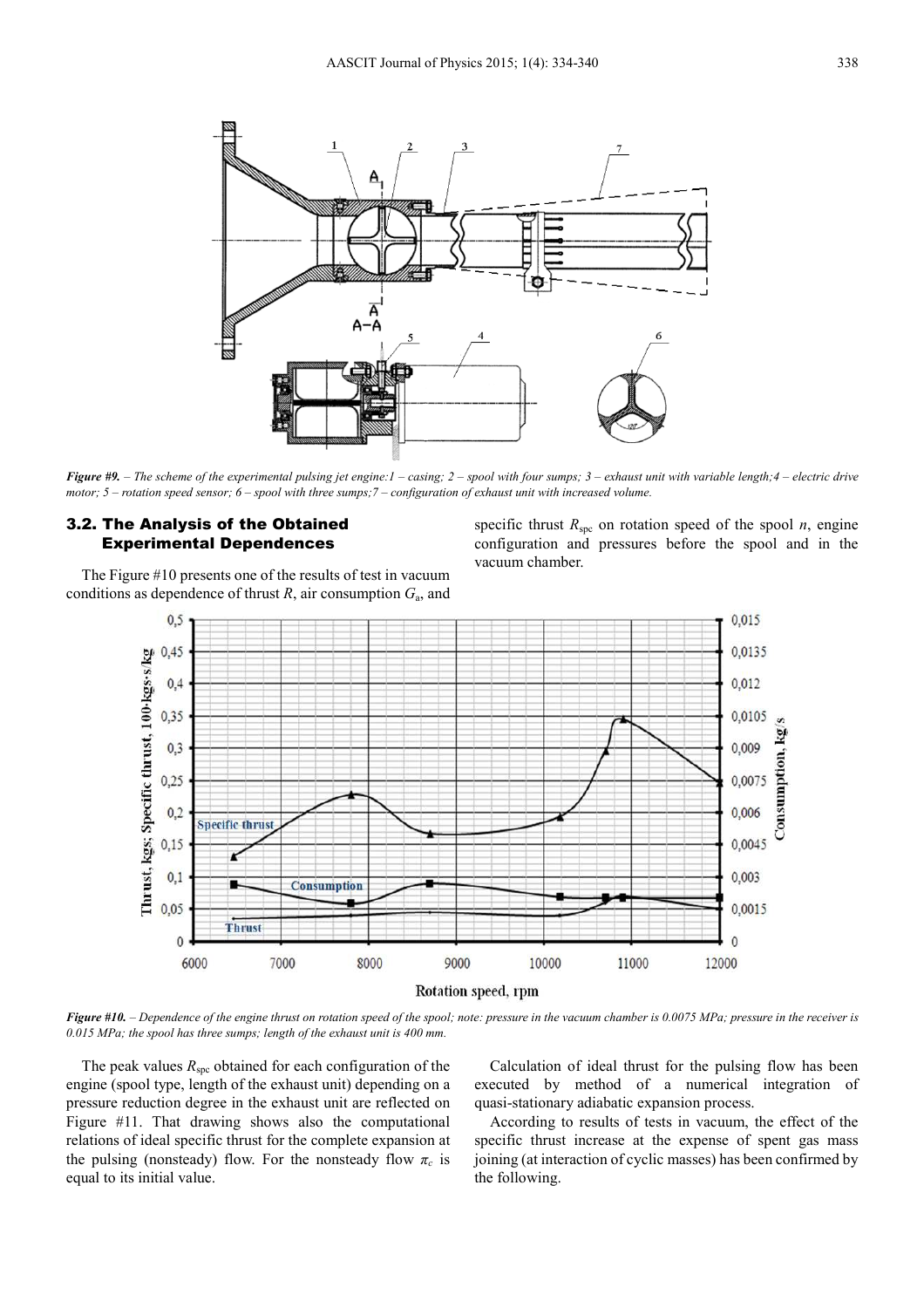-The experimental values of specific thrust exceed the computational quasi-stationary values; at low πс, where losses (shock losses especially) are low too, exceeding can make more than 100%;

-There are peaks inherent in a resonance on the

experimental curve of specific thrust to a pulsing frequency relation; here the resonance is possible at energy transmission through interaction of air cyclic masses and relatively low shock losses (so-called low attenuation, which is inherent in resonance).



Figure #11. - Dependences of  $R_{spe}$  on  $\pi_c$  at different flow modes: 1 - ideal, non-stationary, complete expansion;  $\pi_c$  is equal to its initial value; 2 - experiment;  $\pi_c$  is *equal to its initial value.* 

The performed preliminary computational researches with allowance for results of PAJE performances experimental surveys have shown a capability of a momentum growth at the expense of the exhaust unit volume increase at conical appearance (Figure #9). At that it is necessary for  $\pi_c = 100$  that the volume of the exhaust unit would approximately be in 100 times more than the volume of the working sump of the spool that would provide an interaction of greater air masses. Therefore it is expedient to continue studies in respect of this enhancement. When performing the tests the exhaust unit length change should be done by consecutive cutting of its tip.

### 4. The Pulsing Jet Engine

The pulsing working process can be implemented in the rocket engines as well. However organization of pulsing working process (with periodic combustion of the fuel) in a liquid-propellant rocket engine demands for decision of the problem of high-frequency fuel supply under high pressure and ignition of. In case of a solid-propellant rocket engine consecutive detonation combustion of the partitioned cyclic masses of firm fuel (with high enough detonation ability) with their subsequent interaction demands for the solution of operational safety problem.

The analysis of detonation study results at IGL Company (Novosibirsk) has shown a capability of the same mass joining at the continuous (non-pulsing) spin detonation fuel burning [2]. Here mass joining runs along an oblique shock wave. To realize such mass joining in a liquid-propellant rocket engine effectively it is necessary to solve a problem of the sustained transverse detonation waves in sufficient quantity providing. In a solid-propellant rocket engine mass joining can be organized at the expense of the continuous layer wise combustion of the fuel put spiral wise (Figure #12).



*Figure #12. – The scheme of the continuous spin detonation fuel burning:1 – air-fuel mixture; 2 – combustion chamber annular duct; 3 - transverse detonation wave; 4 – oblique shock wave; 5 – detonation product.* 



*Figure #13. – The scheme of a solid-propellant rocket engine with spin detonation fuel burning.*